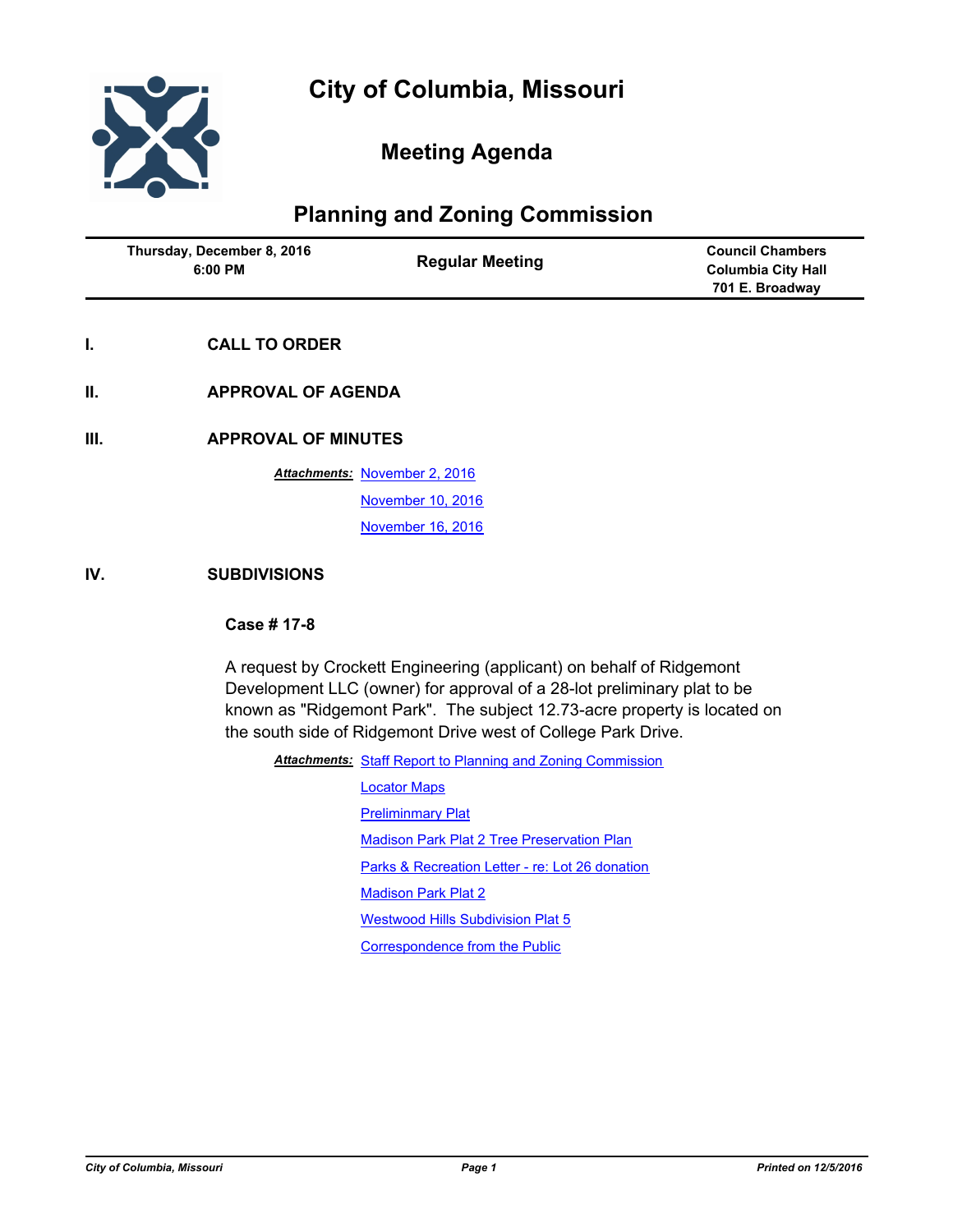#### **Case # 17-13**

A request by Como Urban Housing, LLC (owner) for a variance from the requirement of Section 25-48 (Subdivision Regulations) to install a sidewalk along the frontage of an R-2 (Two-Family Dwelling District) zoned lot along an improved street. The subject site is located on the east side of Sanford Avenue, approximately 600 feet north of Ash Street, and is addressed 310 Sanford Avenue.

Attachments: [Report to Planning and Zoning Commission](http://gocolumbiamo.legistar.com/gateway.aspx?M=F&ID=542e3053-815a-4812-b0c9-2375f15de962.pdf) [Locator Maps](http://gocolumbiamo.legistar.com/gateway.aspx?M=F&ID=4b55a2b8-4f64-4936-b802-c76d5f712758.pdf) [Correspondence from Applicant](http://gocolumbiamo.legistar.com/gateway.aspx?M=F&ID=1305dc03-3f12-46fe-8a87-4596037478f0.pdf) [WCNAP Transportation & Infrastructure Priorities Map](http://gocolumbiamo.legistar.com/gateway.aspx?M=F&ID=37f2d0ad-36b7-4d6d-ae1d-989a299f19fb.pdf) [UDC Sidewalk Applicability Standards \(proposed\)](http://gocolumbiamo.legistar.com/gateway.aspx?M=F&ID=d2b4d7f9-74a8-486d-9898-4f77074a219b.pdf)

#### **Case # 17-14**

A request by Crockett Engineering Consultants (agent) on behalf of ESS Properties, LLC (owner) for approval of a two-lot preliminary plat of M-1 (General Industrial District) and M-C (Controlled Industrial District) zoned land, to be known as "763 Industrial Park Preliminary Plat". The 130.89-acre subject site is generally located on the east side of Highway 763, approximately 700 feet south of Prathersville Road, and also located at the east terminus of Harvester Road.

Attachments: [Staff Report to Planning and Zoning Commission](http://gocolumbiamo.legistar.com/gateway.aspx?M=F&ID=db5d8723-e6ed-4ca7-87f8-94dc5b934c0e.pdf)

[Locator Maps](http://gocolumbiamo.legistar.com/gateway.aspx?M=F&ID=b6939682-7c33-4297-aacc-e742e9915ee8.pdf) [Preliminary Plat](http://gocolumbiamo.legistar.com/gateway.aspx?M=F&ID=558f001d-2821-479e-a36b-90bb8ee5e2d1.pdf) [MRP Plan](http://gocolumbiamo.legistar.com/gateway.aspx?M=F&ID=d4bfb23d-a0c9-448b-bb3e-1b1fcef2cad7.pdf)

# **Case # 17-16**

A request by Peggy Hendren (owner) for a variance from the requirement of Section 25-48.1 (Subdivision Regulations) to install a sidewalk along the frontage of an R-1 (One-Family Dwelling District) zoned lot along an unimproved street. The subject site is located on the north side of Proctor Drive, approximately 550 feet east of Creasy Springs Road, and is addressed 811 Proctor Drive.

Attachments: [Staff Report to Planning and Zoning Commission](http://gocolumbiamo.legistar.com/gateway.aspx?M=F&ID=900c089b-5bff-4900-a516-d7a7381c3f56.pdf)

[Locator Maps](http://gocolumbiamo.legistar.com/gateway.aspx?M=F&ID=1a1cb103-abcd-463f-a37f-e8e0bb868b2c.pdf)

[Correspondence from Applicant](http://gocolumbiamo.legistar.com/gateway.aspx?M=F&ID=cbdb574d-d026-49e5-9a69-65c52ba6ccdf.pdf)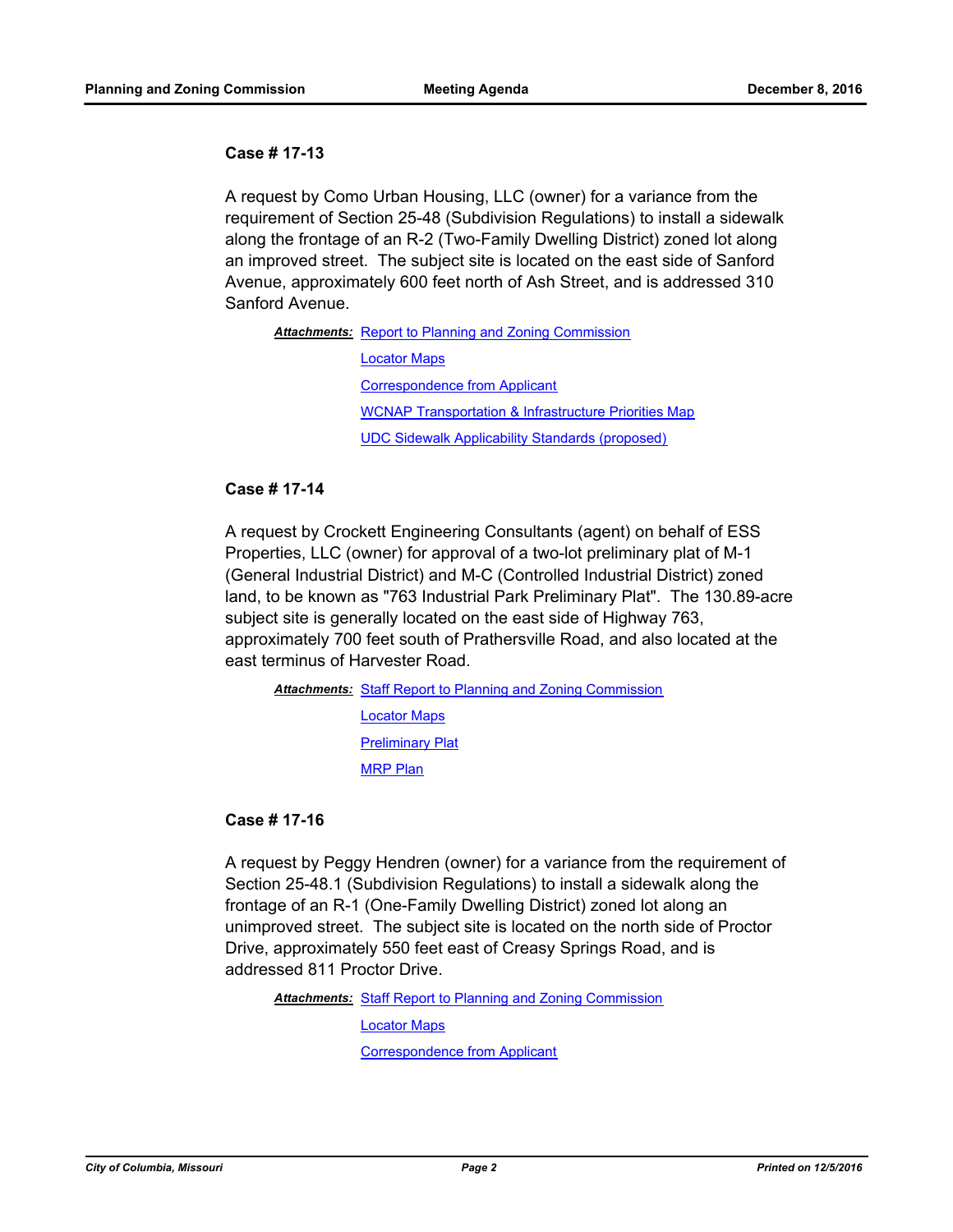#### **Case # 17-22**

A request by WoodCliff Investments, LLC., 1507 Windsor, LLC., 1509 Windsor, LLC., and 1511 Windsor, LLC. (owners) for a two-lot replat of R-3 and U-C zoned land, to be known as "Windsor Place, Plat No. 1". The 0.75-acre subject site is located on the north side of Windsor Street, approximately halfway between Ripley and William Streets.

Attachments: [Staff Report to Planning and Zoning Commission](http://gocolumbiamo.legistar.com/gateway.aspx?M=F&ID=c15bd978-df5d-4829-95bb-3e24a6100916.pdf) [Locator Maps](http://gocolumbiamo.legistar.com/gateway.aspx?M=F&ID=91ceb076-cb91-4222-a1c8-09e5ba9fcf0c.pdf) [Final Plat](http://gocolumbiamo.legistar.com/gateway.aspx?M=F&ID=d0e1a7ae-5cc7-47d6-a676-a2d141fd1e71.pdf)

# **V. PUBLIC HEARINGS**

### **Case # 16-204**

A request by Highland Properties Company (owner) for a major amendment to The Highlands - Phase 8 Final PUD Plan, including proposed variances from subdivision standards requiring sidewalk installation and limiting cul-de-sac length (Sections 25-48.1(a) and 25-47(a), respectively). The 5.3-acre subject site is located at the terminus of Stonehaven Road, approximately one quarter mile southwest of the intersection of Forum Boulevard and Old Plank Road. **(This item was tabled at the November** 

# **10, 2016 meeting)**

Attachments: [Staff Report to Planning and Zoning Commission](http://gocolumbiamo.legistar.com/gateway.aspx?M=F&ID=ca9aa959-e0ba-4cc5-b81e-c6a84fb1e10b.pdf)

[Locator maps](http://gocolumbiamo.legistar.com/gateway.aspx?M=F&ID=1c04b1ce-026e-49c2-b381-c9ac62b374f9.pdf) **[Development Plan](http://gocolumbiamo.legistar.com/gateway.aspx?M=F&ID=18b63611-6f27-4623-b046-41626c02d0c0.pdf)** [1987 PUD Plan](http://gocolumbiamo.legistar.com/gateway.aspx?M=F&ID=1fdf39c2-f4ad-4dc7-9c1e-a5359e7fb7ab.pdf) [1991 Final Plat](http://gocolumbiamo.legistar.com/gateway.aspx?M=F&ID=75d8d219-d31e-45b5-9a97-c681a39f579a.pdf) [Letters from applicant's consultant](http://gocolumbiamo.legistar.com/gateway.aspx?M=F&ID=a80b86cb-4fe8-41e0-b114-e4b73be0065d.pdf)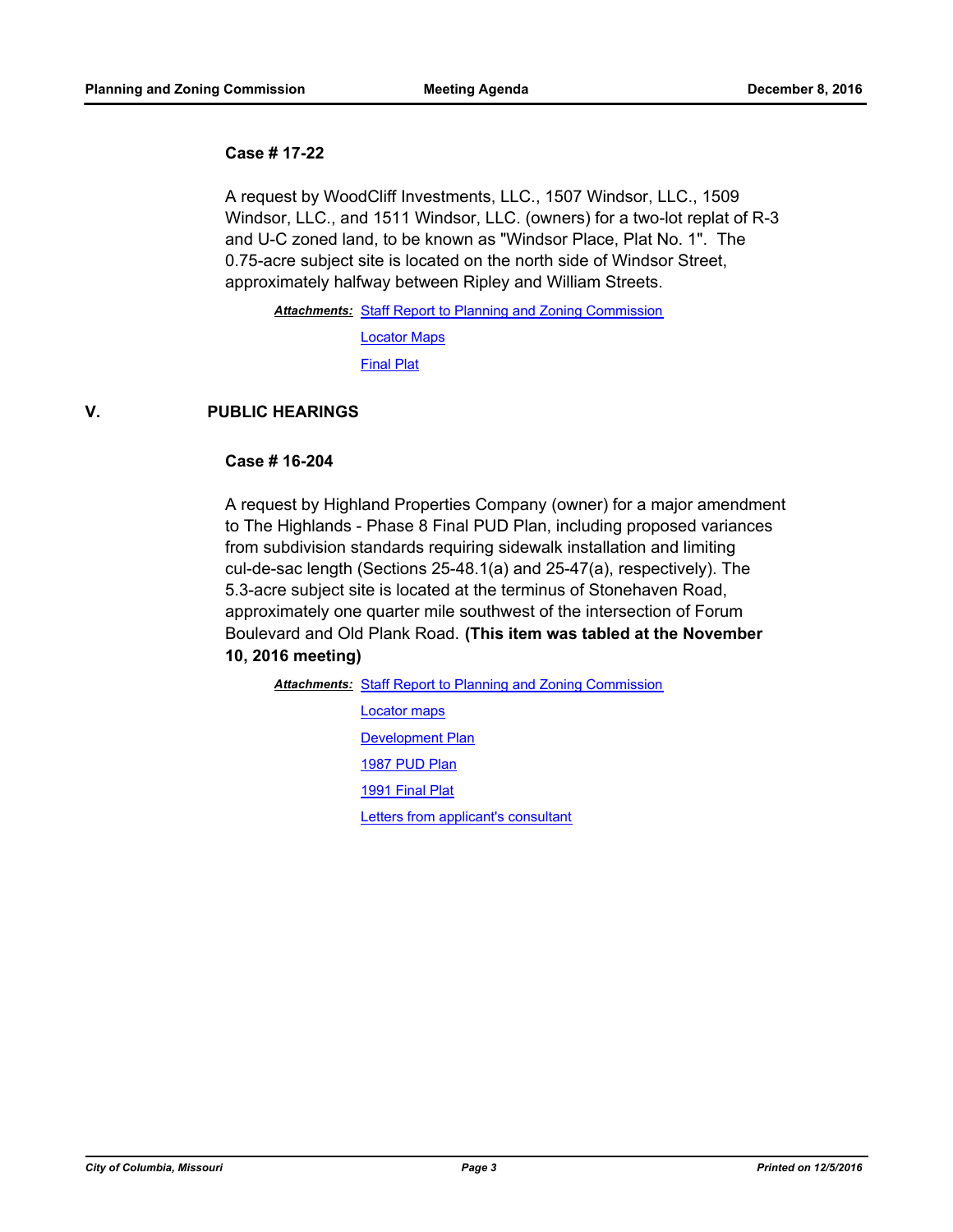#### **Case # 17-1**

A request by Crockett Engineering Consultants (agent) on behalf of Charles and Rebecca Lamb (owner) to rezone 42.98 acres of property from A-1 (Agricultural District) to PUD-11 (Planned Unit Development-11 units/acre) with an associated Statement of Intent, and to approve a PUD (Planned Unit Development) development plan to be known as "Kelly Farms". The subject property is located on the east side of Cinnamon Hill Lane, approximately 1,200 feet north of Stadium Boulevard, and addressed as 1202 Cinnamon Hill Lane. **(This item was tabled at the November, 10 2016 meeting)**

| <b>Attachments:</b> Staff Report to Planning and Zoning Commission |  |
|--------------------------------------------------------------------|--|
|--------------------------------------------------------------------|--|

[Locator maps](http://gocolumbiamo.legistar.com/gateway.aspx?M=F&ID=3c407848-c0e7-4b31-ba23-a8189da2a0c8.pdf) **[Statement of Intent](http://gocolumbiamo.legistar.com/gateway.aspx?M=F&ID=7325f344-f0e3-4934-ac29-88ff776eb313.pdf)** [PUD Plan](http://gocolumbiamo.legistar.com/gateway.aspx?M=F&ID=dcd97034-d26f-4918-ba4c-a1f6a5a05eb5.pdf) **[Building Elevations](http://gocolumbiamo.legistar.com/gateway.aspx?M=F&ID=e532f2af-1c6a-46e8-849c-c924e0cec713.pdf)** [Case #15-12 PUD Plan \(previously denied\)](http://gocolumbiamo.legistar.com/gateway.aspx?M=F&ID=09fe9356-8993-403f-a67e-cd7d50de87a4.pdf) [Correspondence from the Public](http://gocolumbiamo.legistar.com/gateway.aspx?M=F&ID=76bed91f-fe5f-4607-ad30-02eb8ea74868.pdf)

# **Case # 17-11**

A request by Discovery Hotels LLC & P1316, LLC (owners) for approval of a major amendment to the C-P Plan for Discovery Park Subdivision Lots 301, 302 & 303. The 3.86-acre subject site is located on the southeast corner of Nocona Parkway and Ponderosa Street.

Attachments: [Staff Report to Planning and Zoning Commission](http://gocolumbiamo.legistar.com/gateway.aspx?M=F&ID=8fc1e4aa-2cdb-40bb-9f52-7e4346a6b381.pdf) [Locator Maps](http://gocolumbiamo.legistar.com/gateway.aspx?M=F&ID=07fbbc16-9561-4932-b12d-11f6ef9d5562.pdf) [Proposed CP Plan](http://gocolumbiamo.legistar.com/gateway.aspx?M=F&ID=bbea8fa3-a416-4389-9ad8-769e649c4995.pdf) [Wall sign plan & elevations](http://gocolumbiamo.legistar.com/gateway.aspx?M=F&ID=f6046822-d952-4667-91f3-a5ef516c1146.PDF) [Proposed Design Parameters](http://gocolumbiamo.legistar.com/gateway.aspx?M=F&ID=842aabf9-0cee-4827-9244-f6d702b4f9b1.pdf) [Revised Impervious area allocations](http://gocolumbiamo.legistar.com/gateway.aspx?M=F&ID=7d8a5eb8-15bf-4987-9599-46a94e8d8c92.pdf) [Approved CP Plan](http://gocolumbiamo.legistar.com/gateway.aspx?M=F&ID=1c3ba408-cdab-4992-91d6-b88645812926.pdf) [Approved Design Parameters](http://gocolumbiamo.legistar.com/gateway.aspx?M=F&ID=b9f10c62-e3a3-46fe-88ef-cadb8e4f4635.pdf)